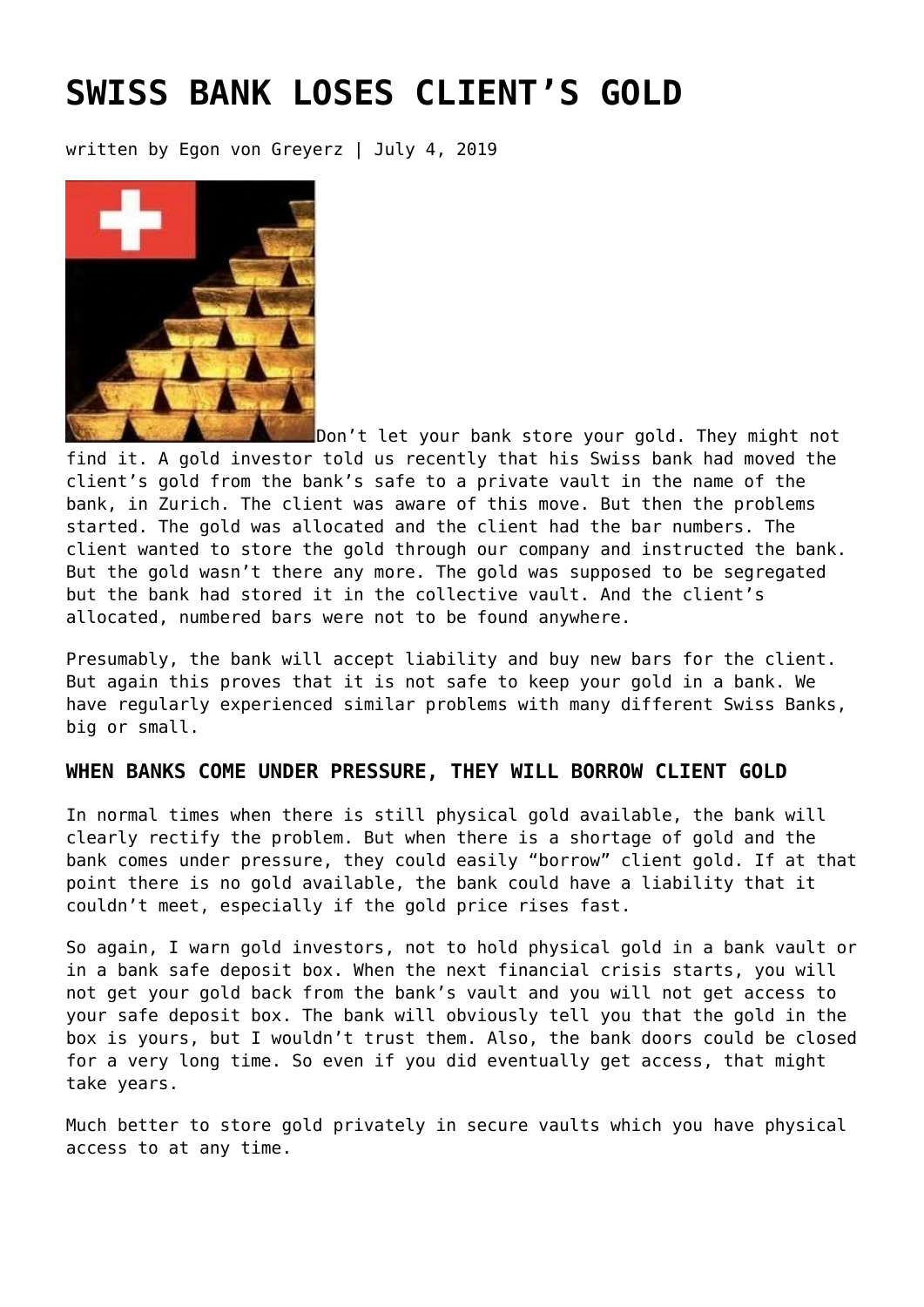### **PAY GOVERNMENTS TO TAKE YOUR MONEY**

Total government bond market is around \$50 trillion. Out of that, \$13 trillion carries negative interest. To me it is totally incomprehensible that anyone can lend bankrupt governments money.



Firstly, since most currencies have lost 97-99% of their value in real terms after the Fed was created in 1913, **you are guaranteed to get back less real money than you invested if you hold a sovereign bond for more than a few months.**

Secondly, **no government will be in a position to pay back their debt in coming years.** And soon they will reach a point when they can't even pay the interest.

**How can then investors lend governments \$13 trillion of money and pay for the privilege of the state holding your money. That is totally absurd. You give money to an insolvent country and you must pay them for that great honour.**

### **PUT YOUR MONEY INTO PORTUGAL OR GOLD?**

Take little Portugal as an example. They have a massive debt to GDP of 125% and they also have negative yields from 2-5 years. **What would you do? Would you lend money to a country that will never repay it and also pay them for the pleasure or buy gold?**

Gold is the only money that has survived for 5,000 years and also the only money that has maintained its purchasing power. It is also no one else's liability and totally unencumbered. In addition, it is totally liquid and can be used for barter. **I doubt that anyone would accept a Portuguese bond as payment in say 2025 when it will be totally worthless. But I am totally convinced that everybody will accept a gold coin or gold bar.**

### **VIETNAMESE BUY APARTMENT WITH GOLD**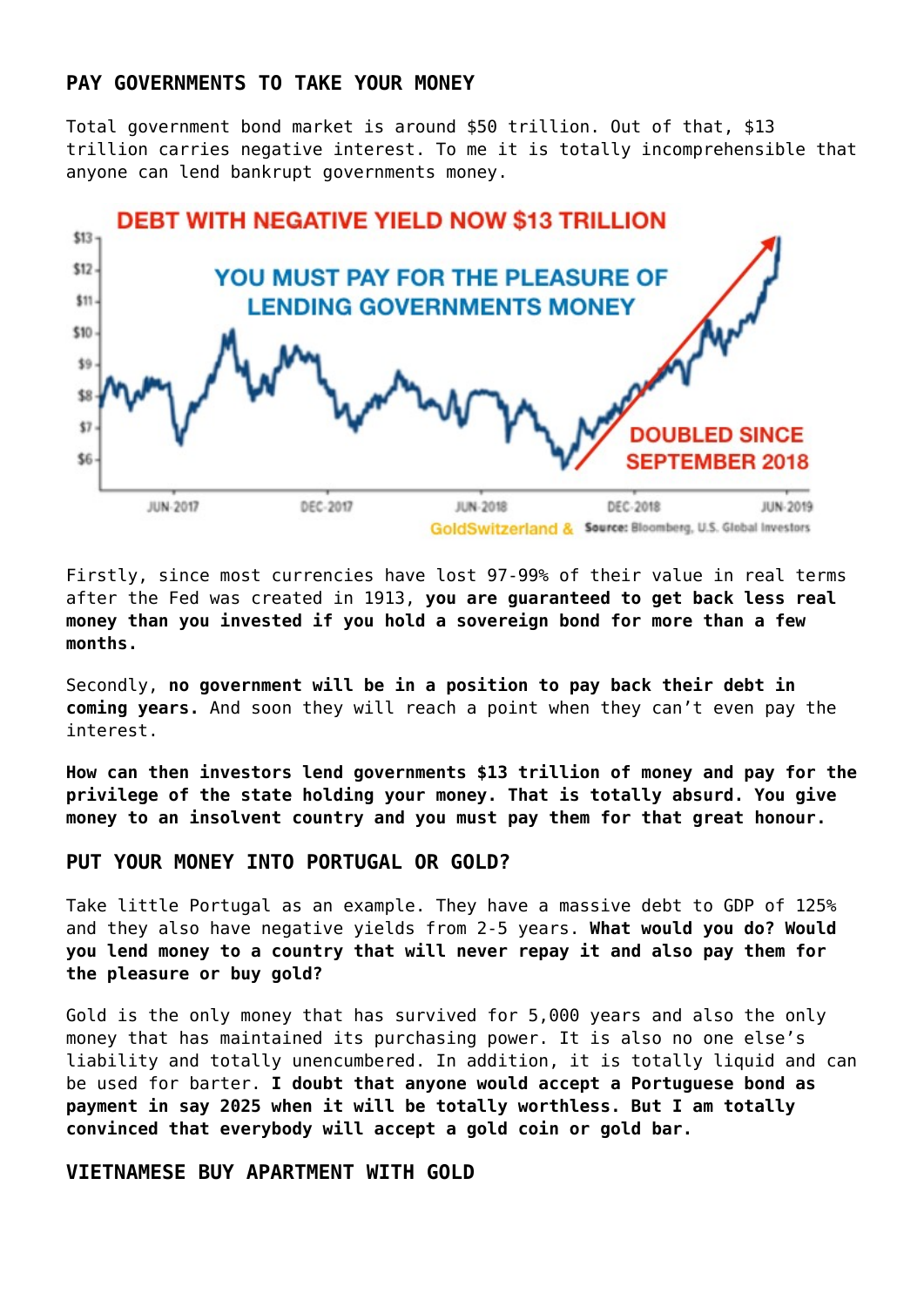WEI RY CO **CONG TY** VĂNG BẠC ĐÃ QU 37.5 gram (1 LUQNG)  $1 V 46952$ 

Many people in the Far East prefer to hold gold or foreign currency to cash. The Bangkok Post reported recently about using gold for house purchases in Vietnam. A shopkeeper in Hanoi bought a new \$138,000 condo with half gold, half cash. He said: "We did it because we and the seller didn't want to do a bank transfer. We are so used to buying things with gold and cash."

The newspaper stated that Vietnam is one of the world's fastest growing economies, yet "it is still in the dark ages when it comes to joining the global trend toward cashless transactions."

Hmmm! It seems that the shopkeeper understands a lot more than the journalist. The shopkeeper understood and trusted the timeless value of gold rather than paper money that is likely to become worthless in the next few years. Seems like the journalist will be more likely to go back to the Dark Ages when paper money dies in the next few years.

The shopkeeper confirms the wisdom of the East that we often talk about. The people in India, China, Vietnam, Thailand and many more Eastern countries all put a major part of their savings in gold since they know that this is by far the best way to preserve wealth. Had the people in Zimbabwe, Argentina or Venezuela done this, it would have saved them from poverty and misery.

### **BUY A HOUSE IN GOLD FOR 93% LESS**

As asset prices collapse and gold appreciates, you will be able to buy a house for a fraction of the cost today, especially if you have your savings in gold, just like the Vietnamese shopkeeper.

Let us look at the coming collapse of the price of a new house in the USA. Today the median price for a new house is  $$335,000$ . In 1963 it was  $$17,000$  a 20x increase. As asset bubbles implode, a return to the 1985 level at least seems likely. That would mean a 75% fall in house prices. As credit dries up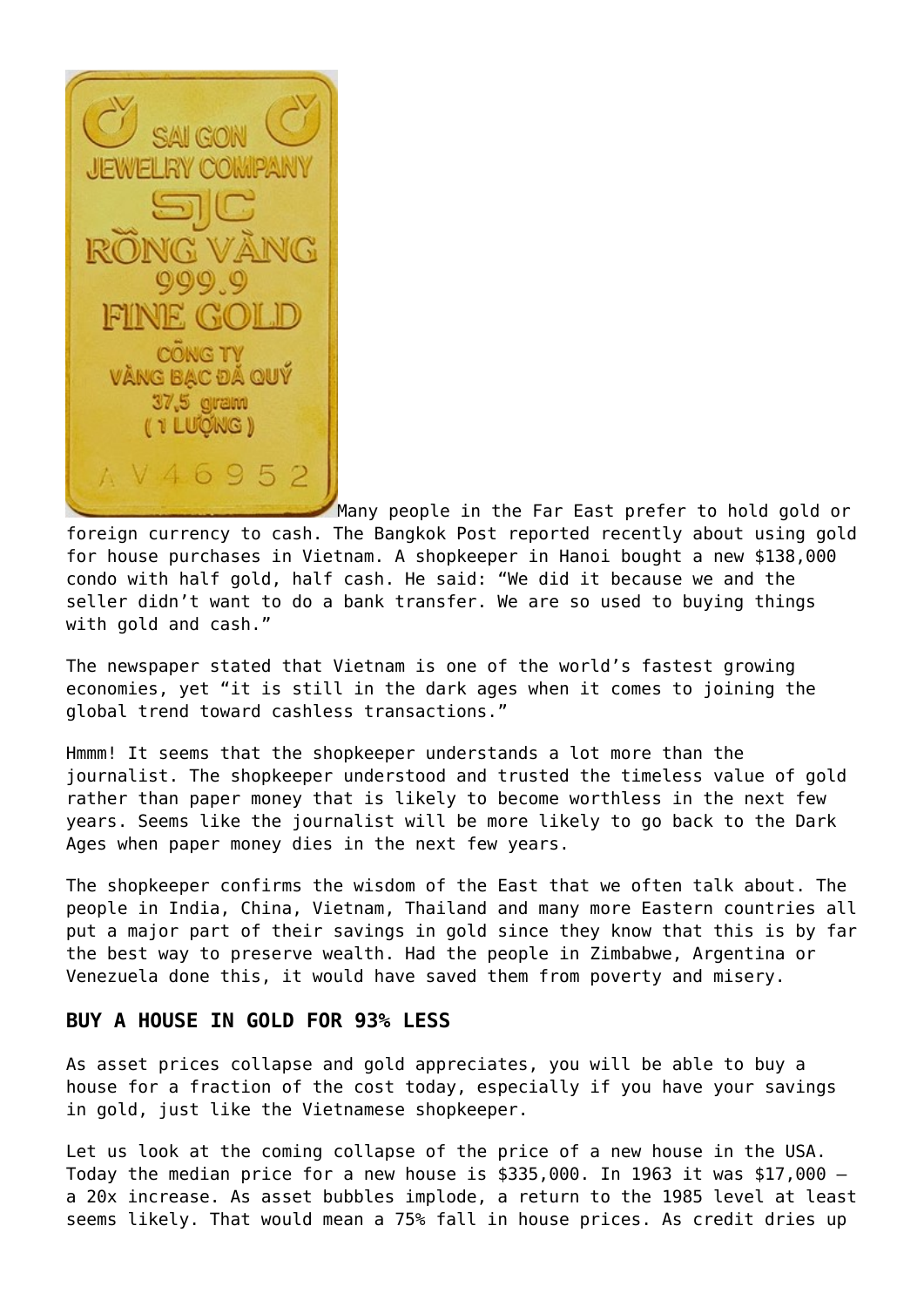and interest rates surge, I would expect that this will be the minimum fall.

At the same time, let's assume a very likely increase in the gold price to \$5,000 in today's money. In my view this is the very minimum and \$10,000 or much higher is more likely.

### **PRICE OF US NEW HOME IN GOLD**

|                      | 2019      | 2025     | <b>Change</b> |
|----------------------|-----------|----------|---------------|
| <b>US New House</b>  | \$335,000 | \$84,000 | $-75%$        |
| <b>Gold Price oz</b> | \$1,410   | \$5,000  | $+254%$       |
|                      | 235 oz    | 17 oz    | $-93%$        |

As the table above shows, a new home today costs \$335,000 or 235oz of gold. **In 2025 with average house prices down 75% to \$84,000 and gold up 254% to \$5,000, a house would cost only 17oz of gold. That is a 93% fall in gold terms.** Sounds unrealistic today but still very likely.

### **THREE KINDS OF MONEY**

As the next global financial crisis unravels in the coming few years, we will see massive money printing, total debasement of most currencies and hyperinflation. The only way to protect yourself from the total destruction of paper assets is to hold physical gold and some silver.

There are three kinds of money, Worthless, Soon Worthless and Eternal. Since all fiat money has always gone to ZERO throughout history, the same will be the case for the dollar and all other currencies in coming years.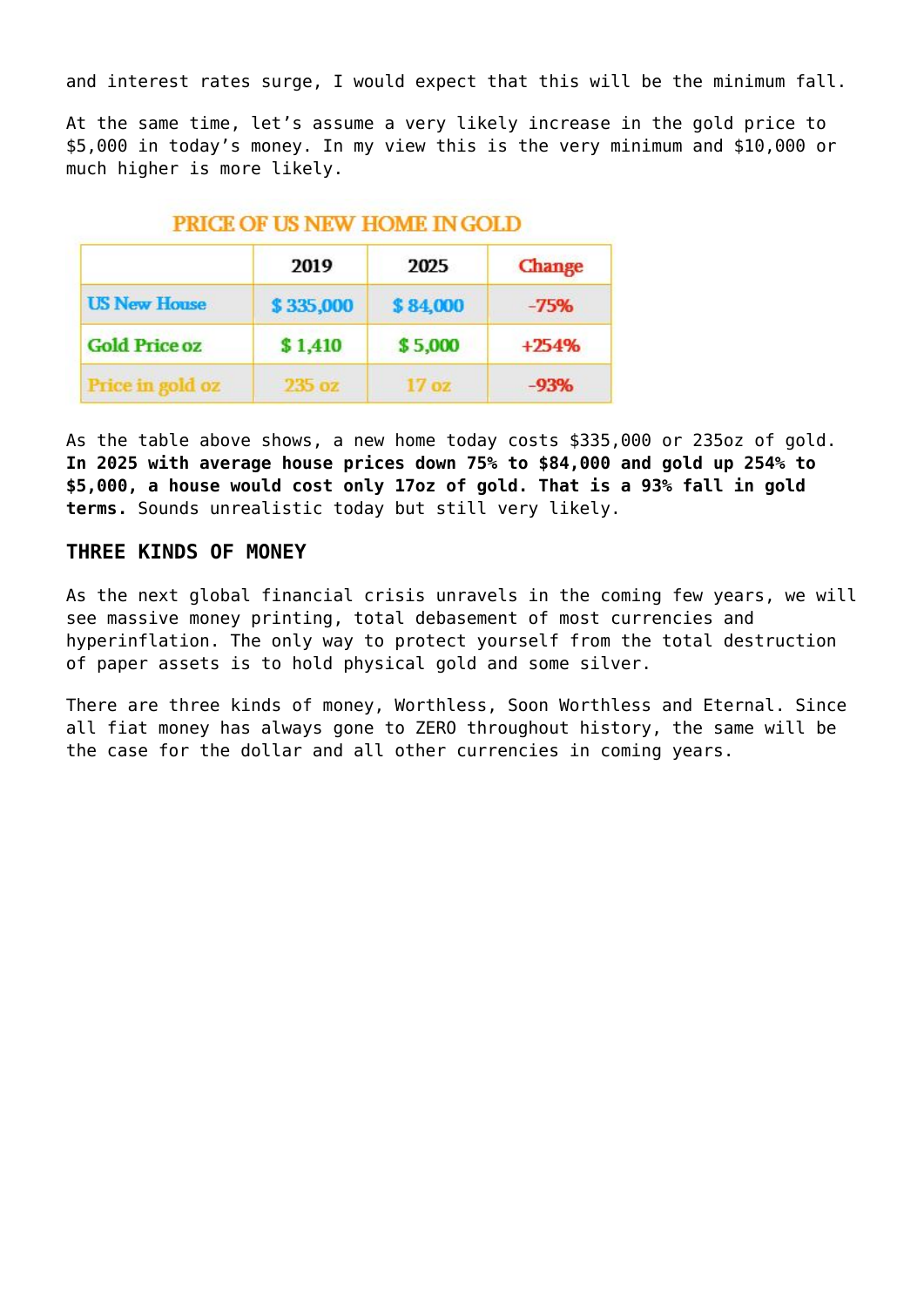### **THREE KINDS OF MONEY**

### **Imministra ONE HUNDRED REGIONAL CONTROL** TRILLION **DESILARS M. DOG DOG DOG DOG**

**ALREADY WORTHLESS** 

### **SOON WORTHLESS**



## Switzerland  $100<sub>g</sub>$ **Fine Gold** 999,9 **ASSAYER** 509170

# **ETERNAL**

**IN 1971 YOU COULD BUY THIS 100 GRAM BAR FOR \$100 TODAY THE BAR IS WORTH** \$4,400

### THIS MEANS THE DOLLAR HAS LOST 97.5 % AGAINST GOLD SINCE 1971

GoldSwitzerland

In 1971, you could buy 100 grams of gold (just over 3 oz) for the \$100 bill in the picture above. Today the \$100 gram bar costs \$4,500 and for \$100 you would only get a small corner of the gold bar.

So, since 1971 the value of the dollar has lost 97.5% against gold. This means that only 2.5% of the real purchasing power remains. The fall of the dollar to its intrinsic value of ZERO is only a matter of time. But remember that this coming fall means that the dollar will lose 100% from today in the next few years.

All central banks have destroyed the value of money in the last 100 years with most people being totally unaware since they don't understand that gold is constant purchasing power and eternal money and reflects governments mismanagement of the economy.

The coming collapse of the dollar and other currencies will be catastrophic for the world and have devastating effects on the US and global economy.

### **GOLD AND STOCKS ON THE MOVE**

Gold has moved \$130 in a short time and thereby broken decisively the 6 year Maginot Line at \$1,350. Gold should reach \$1,650 fairly quickly and then later move to new highs.